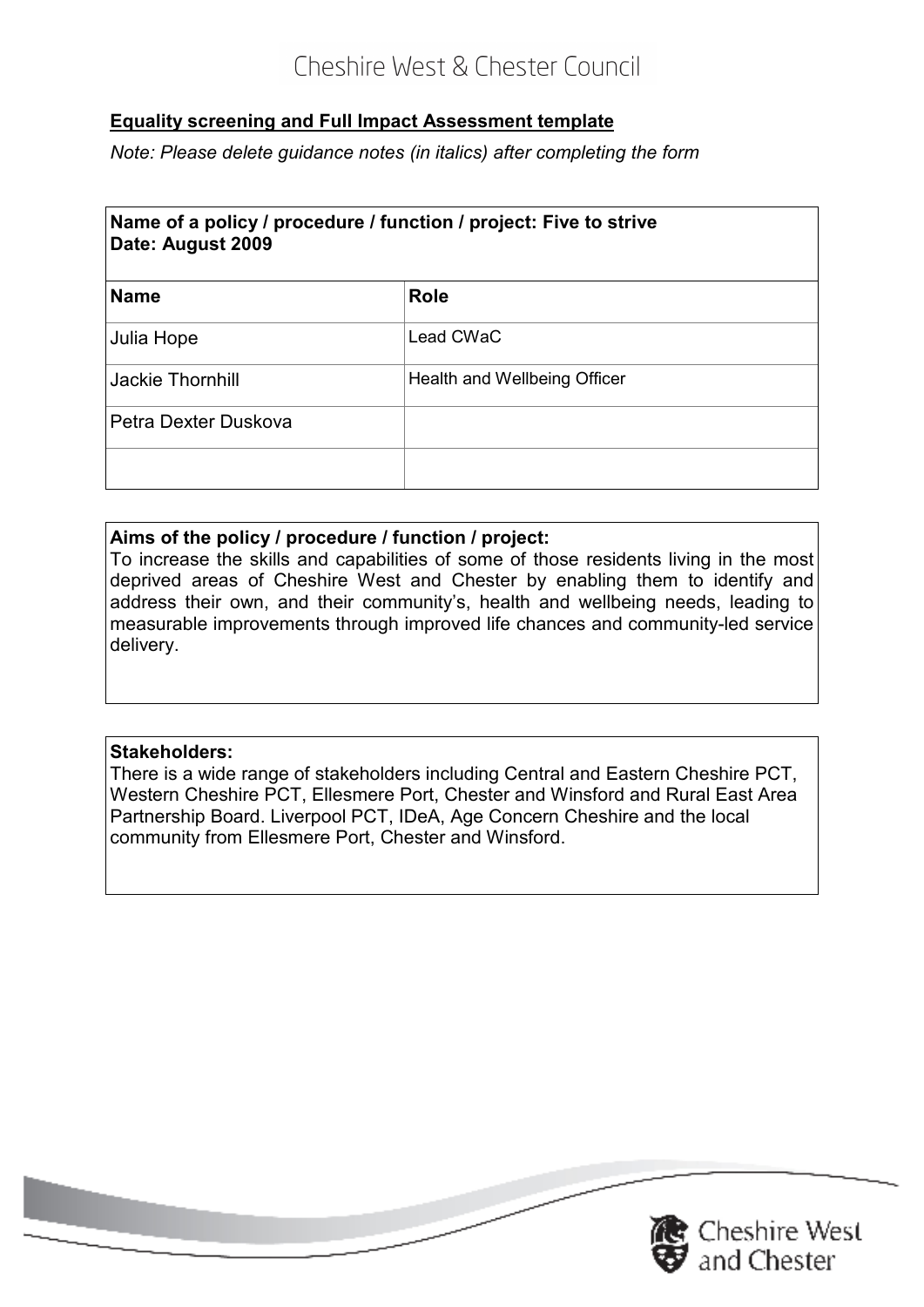#### the purpose of the Equality Impact Assessment process, is the (function, procedure etc.) relevant? **Considering the purpose of the Equality Impact Assessment process, is the policy (function, procedure etc.) relevant?**

| policy (function, procedure etc.) relevant?                                                                                           |                   |                 |  |  |  |
|---------------------------------------------------------------------------------------------------------------------------------------|-------------------|-----------------|--|--|--|
| No <sub>□</sub><br>Yes⊟                                                                                                               |                   |                 |  |  |  |
| Quick check:                                                                                                                          |                   |                 |  |  |  |
| Is the policy (function, procedure etc.) concerned with people?<br>✓<br>Is the policy (function, procedure etc.) outward looking<br>✓ | Yes √⊟            | No <sub>1</sub> |  |  |  |
| <i>(i.e. community, employees, partners)</i>                                                                                          | Yes √⊟            | No <sub>1</sub> |  |  |  |
| Does the policy (function etc.) involve face to face contact?<br>✓                                                                    | Yes $\sqrt{\Box}$ | No <sub>1</sub> |  |  |  |
| Does it include making decisions based on someone's individual<br>✓                                                                   |                   |                 |  |  |  |
| Characteristics, circumstances or needs?                                                                                              | Yes √⊟            | No <sub>1</sub> |  |  |  |
| Is there history of long-established pattern of unequal outcomes?<br>✓                                                                |                   |                 |  |  |  |
| (and do I have enough evidence to prove otherwise?)                                                                                   | Yes √⊡            | No □            |  |  |  |
| Is the policy (function, procedure) likely to have a significant<br>✓                                                                 |                   |                 |  |  |  |
| impact on someone's life or wellbeing?                                                                                                | Yes √⊟            | No □            |  |  |  |

 *Exit the process if you answered No to all of the above questions, otherwise please continue.* 

| <b>Potential impact on target groups:</b>                                                                                                                                                             |                                                                                                                                                                                                                                                                                                                                                                                                                                                                                                          |                                                                                                                                                                                                                                                                                                                                                                                                                                                                        |  |  |  |  |
|-------------------------------------------------------------------------------------------------------------------------------------------------------------------------------------------------------|----------------------------------------------------------------------------------------------------------------------------------------------------------------------------------------------------------------------------------------------------------------------------------------------------------------------------------------------------------------------------------------------------------------------------------------------------------------------------------------------------------|------------------------------------------------------------------------------------------------------------------------------------------------------------------------------------------------------------------------------------------------------------------------------------------------------------------------------------------------------------------------------------------------------------------------------------------------------------------------|--|--|--|--|
| Target group                                                                                                                                                                                          | Potential impact<br>Please describe                                                                                                                                                                                                                                                                                                                                                                                                                                                                      | Measures currently in place                                                                                                                                                                                                                                                                                                                                                                                                                                            |  |  |  |  |
| Race<br>(also ethnicity, nationality and<br>associated aspects such as<br>culture and language)<br><b>Gypsy and Travellers</b>                                                                        | Language issues for those with<br>English as a $2^{nd}$ language in<br>delivery of course and<br>promotional material<br>Low level literacy reported within<br>the Gypsy and Travelling<br>community impact on<br>promotional material.<br>Majority of men from the Gypsy<br>and Traveller community are self<br>employed so it could affect<br>earnings if attend course<br>Representatives from these<br>groups have been traditionally<br>excluded and do not normally<br>access mainstream provision | Insert co-corporate accessibility<br>statement on all documentation<br>If interpreters required explore internal<br>and external funding<br><b>Work with Communications Team to</b><br>produce 'easy read flyers and posters<br>Revise the timing of the course to meet<br>the working arrangements of Gypsy<br>and Travelling community if<br>appropriate<br>Adopt a positive action project and use<br>networks to target promotion of the<br>course to these groups |  |  |  |  |
| <b>Disability</b> (consider full<br>rainbow of mental and physical<br>impairments: mobility, manual<br>dexterity, speech, hearing,<br>learning, understanding, visual<br>sight, MS, cancer, HIV etc.) | The use of community venues<br>could impact on physical<br>accessibility                                                                                                                                                                                                                                                                                                                                                                                                                                 | CWaC Senior Access Officer to visit all<br>premises and asses their suitability<br>Using stakeholders Identify portable<br>hearing loops if required<br>All literature will be available in<br>alternative formats such as Braille,<br>large print and audio on request.<br>All participants on confidence course<br>will be interviewed and their individual<br>specific needs discussed and where<br>appropriate addressed                                           |  |  |  |  |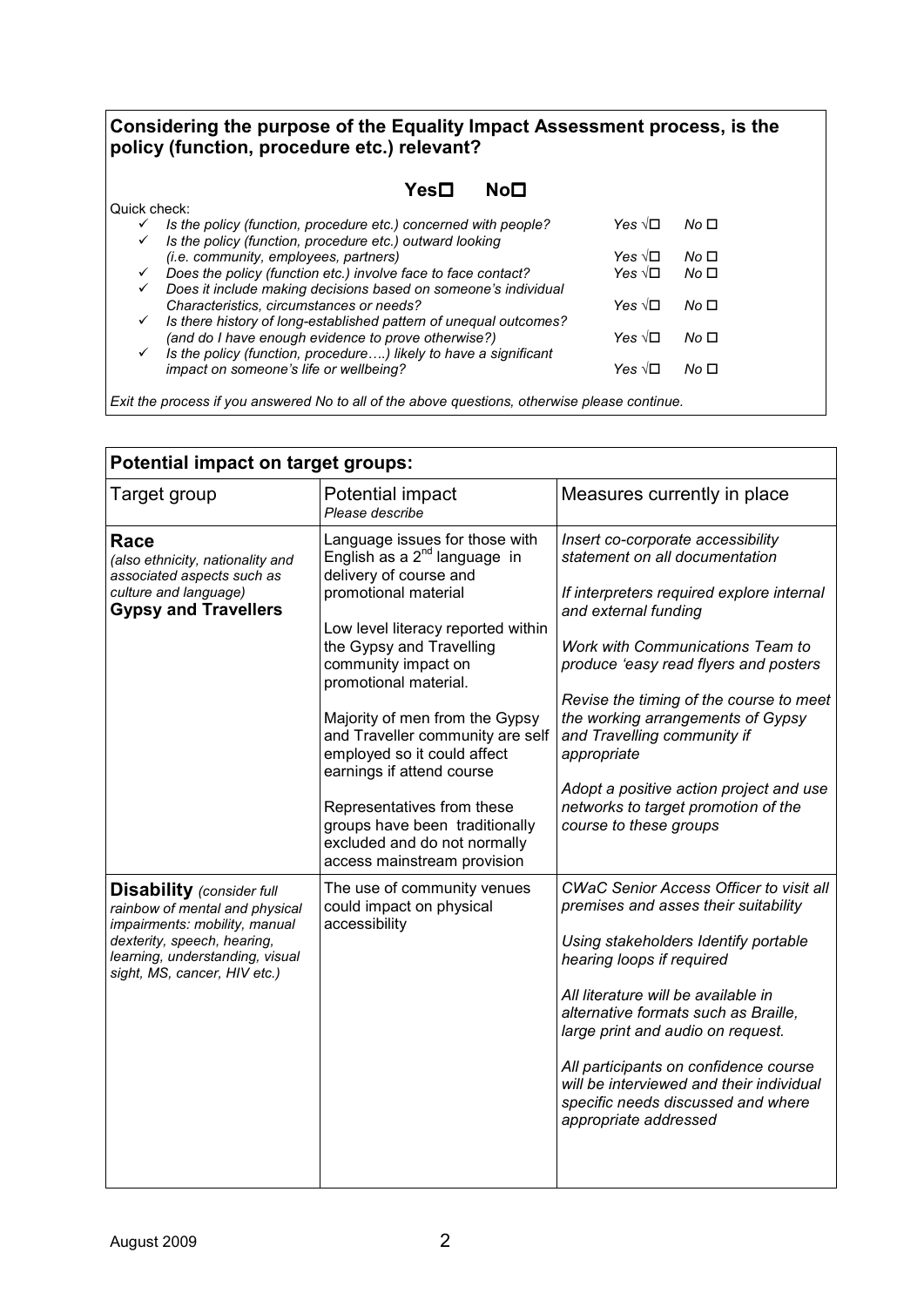| <b>Potential impact on target groups:</b>                                                               |                                                                                                                                             |                                                                                                                                                                                                       |  |  |  |  |  |
|---------------------------------------------------------------------------------------------------------|---------------------------------------------------------------------------------------------------------------------------------------------|-------------------------------------------------------------------------------------------------------------------------------------------------------------------------------------------------------|--|--|--|--|--|
| Target group                                                                                            | Potential impact<br>Please describe                                                                                                         | Measures currently in place                                                                                                                                                                           |  |  |  |  |  |
|                                                                                                         | Attendance on course could be<br>affected by those with long term<br>health needs or specific<br>requirements e.g. hearing<br>impairment    | Each participant will be assigned a<br>mentor who will support their individual<br>needs if required. Where appropriate<br>funding would be explored to meet the<br>cost of external support services |  |  |  |  |  |
|                                                                                                         |                                                                                                                                             | Due to the flexible modular format of<br>the course for those who are unable to<br>attend due to health needs e g those<br>experiencing poor mental health<br>additional sessions would be provided   |  |  |  |  |  |
| <b>Gender</b> (consider associated<br>aspects e.g. safety, single-<br>parenting, caring responsibility, | Caring responsibilities could<br>prevent attendance on course                                                                               | Funding as been secured for crèche<br>provision                                                                                                                                                       |  |  |  |  |  |
| potential for bullying and<br>harassment,<br>Transgender                                                |                                                                                                                                             | During the interview stage individual<br>circumstances will be discussed and<br>considered such as caring<br>responsibilities and funding explored<br>for additional respite care                     |  |  |  |  |  |
|                                                                                                         | Perceived as a female only<br>course                                                                                                        | Positive action around targeting<br>promotion of course of males through<br>job centres, residents association etc.                                                                                   |  |  |  |  |  |
|                                                                                                         | Lack of understanding of the<br>transgender community may<br>lead to in unintentional<br>discrimination by group members                    | Group contract will incorporate equal<br>access commitment.                                                                                                                                           |  |  |  |  |  |
|                                                                                                         | Lack of awareness of<br>transgender issues                                                                                                  | Project team have attended awareness<br>sessions on transgender issues which<br>can be related to other groups                                                                                        |  |  |  |  |  |
| <b>Sexual orientation</b><br>(includes heterosexual, lesbian,<br>gay, bi-sexual)                        | Working arrangements may<br>inhibit attendance                                                                                              | The timings of all courses will be<br>considers and agreed by each group                                                                                                                              |  |  |  |  |  |
|                                                                                                         | Some participants may harbour<br>prejudices and or discrimination<br>against LGBT participants which<br>may result in isolation or bullying | During the interview process<br>individuals will have the opportunity to<br>discuss concerns in relation to their<br>sexual orientation.                                                              |  |  |  |  |  |
|                                                                                                         |                                                                                                                                             | All facilitators are employees of CWaC<br>and as such adhere to CWaC Single<br><b>Equality Scheme</b>                                                                                                 |  |  |  |  |  |
|                                                                                                         |                                                                                                                                             | Using known networks promotional<br>activity will be carried out                                                                                                                                      |  |  |  |  |  |
| Age (including all groups -<br>children, young people, working<br>age, elderly)                         | The project is open to all<br>participants over 18                                                                                          | Advice will be sort from the relevant<br>APB and community engagement<br>officers to ensure the demographics<br>from those areas are represented.                                                     |  |  |  |  |  |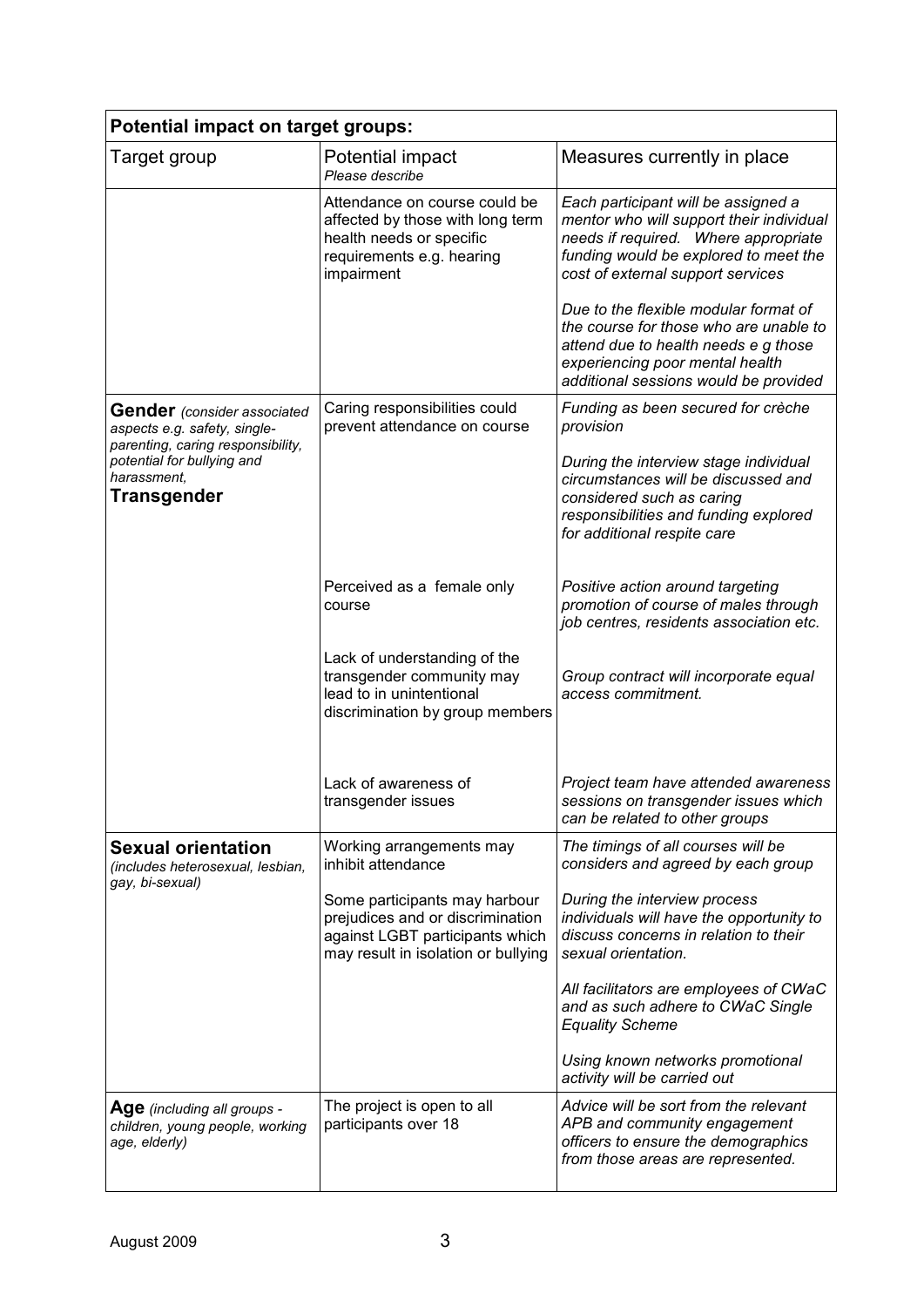| <b>Potential impact on target groups:</b>                                                                                         |                                                                                                                                      |                                                                                                                                                                                                                                                        |  |  |  |  |
|-----------------------------------------------------------------------------------------------------------------------------------|--------------------------------------------------------------------------------------------------------------------------------------|--------------------------------------------------------------------------------------------------------------------------------------------------------------------------------------------------------------------------------------------------------|--|--|--|--|
| Target group                                                                                                                      | Potential impact<br>Please describe                                                                                                  | Measures currently in place                                                                                                                                                                                                                            |  |  |  |  |
|                                                                                                                                   |                                                                                                                                      | Promotional activity will take into<br>account individuals working patterns<br>and various methods will be used<br>Age Concern is a major stakeholder in                                                                                               |  |  |  |  |
|                                                                                                                                   |                                                                                                                                      | the project and will use there<br>mechanisms to promote the project to<br>over 50 years                                                                                                                                                                |  |  |  |  |
|                                                                                                                                   |                                                                                                                                      | Timings of the course will be agreed by<br>course method and a flexible approach<br>will be adopted including the option to<br>deliver the course in the evenings and<br>weekends                                                                      |  |  |  |  |
| <b>Religion and belief (the</b><br>most common religions include<br>Hinduism, Judaism, Buddhism,<br>Christianity, Islam, Sikhism, | Issues may arise around<br>religious dietary requirements                                                                            | During the interview process individual<br>needs will be considered and where<br>appropriate met.                                                                                                                                                      |  |  |  |  |
| Shinto, Nonconformists)                                                                                                           |                                                                                                                                      | All dietary requirements will be sought<br>prior to any refreshments                                                                                                                                                                                   |  |  |  |  |
|                                                                                                                                   | Provision for religious<br>observations                                                                                              | If required, a venue will be chosen with<br>a private room to meet religious<br>observations                                                                                                                                                           |  |  |  |  |
|                                                                                                                                   | Cultural differences around<br>mixed sex groups                                                                                      | The project is based on geographical<br>targeting however where individuals<br>require single sex provision due to their<br>religious and cultural needs ever effort<br>will be made to accommodate those<br>needs without compromising the<br>project |  |  |  |  |
| <b>Rural issues</b>                                                                                                               | N/A                                                                                                                                  |                                                                                                                                                                                                                                                        |  |  |  |  |
| Socio-economic<br>issues                                                                                                          | Cost of attending the course<br>could prevent some residents<br>from participating                                                   | Funding as been secured to cover all<br>support costs including crèche and<br>mobile phone top up cards                                                                                                                                                |  |  |  |  |
| <b>Other</b> (there may be other<br>target groups relevant to your<br>service)                                                    | There is a higher than average<br>percent of residents in the<br>targeted wards with low<br>academic achievement and<br>unemployment | The project is exploring the possibility<br>of accreditation for the course and<br>there is an element of the course that<br>will included interview techniques and<br>job search                                                                      |  |  |  |  |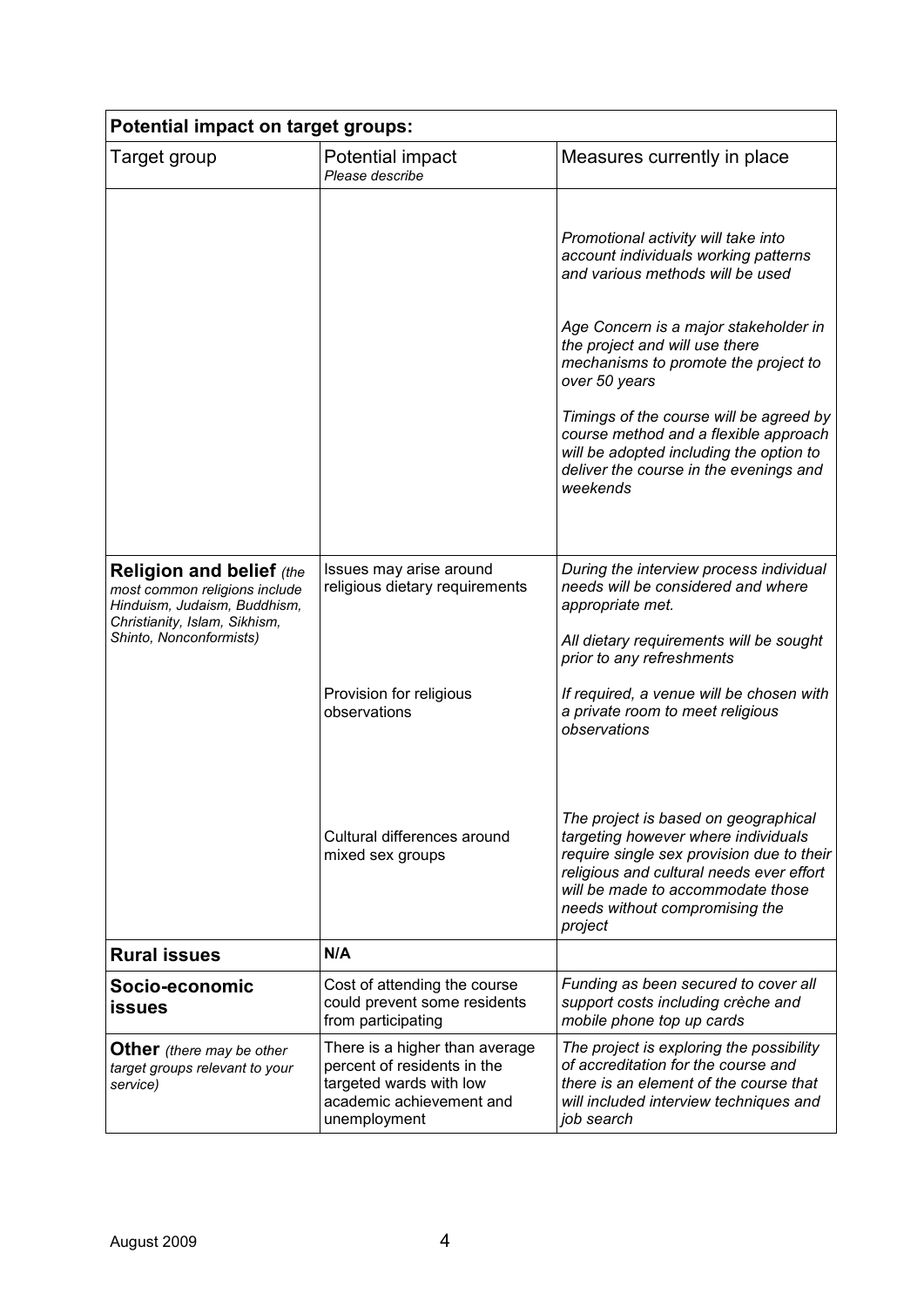#### **Is the Policy/Function likely to have an impact on Human Rights?**

 *The course will be facilitated by a trained facilitator who has delivered training on equal access issues which will be imbedded in the project* 

#### **Evidence:**

 *Monitoring forms will be used to collect data on participants on the course. In addition, information relevant to the EIA that is collated at the interview stage will be used to measure impact.* 

#### **Proposed actions** (to be reflected in the Service plans):

 *Actions emerging from the " Potential impact on target groups" and the" Evidence" sections in order to address any gaps* 

| <b>Action</b> | <b>Target date</b> | <b>Responsibility</b> |
|---------------|--------------------|-----------------------|
|               |                    |                       |
|               |                    |                       |

#### **Rating:**

 *In light of the above how would you rate the impact of your policy/function etc. on any of the target groups, for guidance please see footnotes.* 

|                             | Race | <b>Disability</b> | Gender | Sexual<br>orientation | Age | Religion &<br>belief | Rural<br><b>Issues</b> | Other |
|-----------------------------|------|-------------------|--------|-----------------------|-----|----------------------|------------------------|-------|
| High <sup>1</sup>           |      |                   |        |                       |     |                      |                        |       |
| Please<br>continue<br>below |      |                   |        |                       |     |                      |                        |       |
| Medium <sup>2</sup>         |      |                   |        |                       |     |                      |                        |       |
| Please exit<br>the process  |      |                   |        |                       |     |                      |                        |       |
| Low <sup>3</sup>            |      |                   |        |                       |     |                      |                        |       |
| Please exit<br>the process  |      |                   |        |                       |     |                      |                        |       |

#### *IMPORTANT!*

 $1$  High = significant potential impact, risk of exposure, history of complaints, no mitigating measures in place or no evidence available, urgent need for consultation with service users, general public, employees

 $2^{2}$  Medium = some potential impact, some mitigating measures in place but no evidence available how effective they are, would be beneficial to consult with service users, general public etc. but not urgent

 $3$  Low = almost bordering with non relevance to the EIA process (heavily legislation led - very little discretion exercised, limited public facing aspect)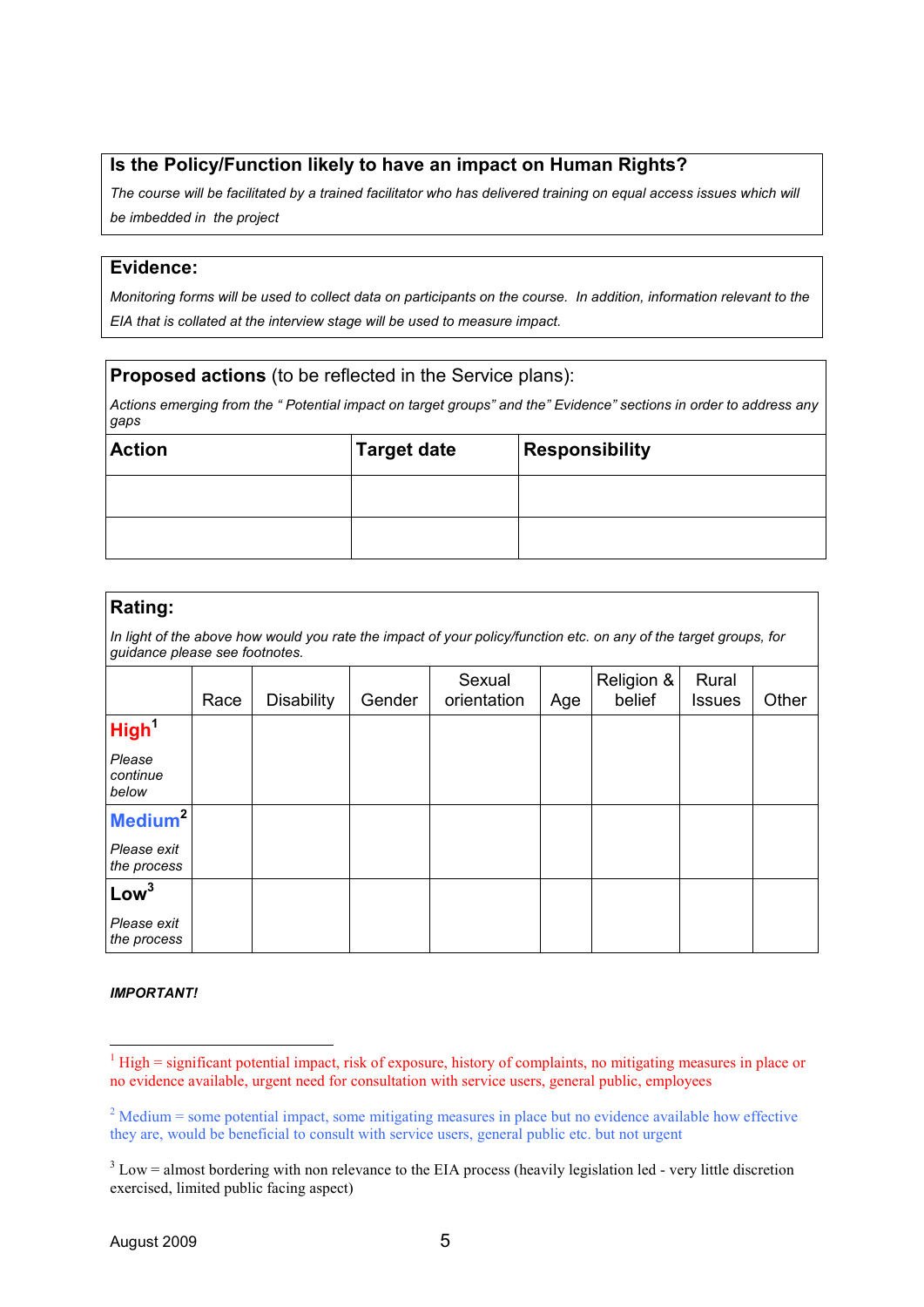Only policies (functions, procedures etc.) rated as high have to be fully Impact Assessed. Full Impact Assessment requires consultation with members from the target groups highlighted as being at the receiving end of any potential impact. EIA consultation exercises will be undertaken by relevant service with the help and support of the Research and Intelligence team and Equality and Diversity Officers.

A key criterion of the project is to fully evaluate all elements of the initiative, including the EIA, which will be part of a shared learning process. This information will be disseminated with other LA's,  *professional bodies and the Third Sector.*

It has been agreed with Petra Dexter Duskova that an evaluation of EIA will be part of the main evaluation  *report and will be available in April 2011.*